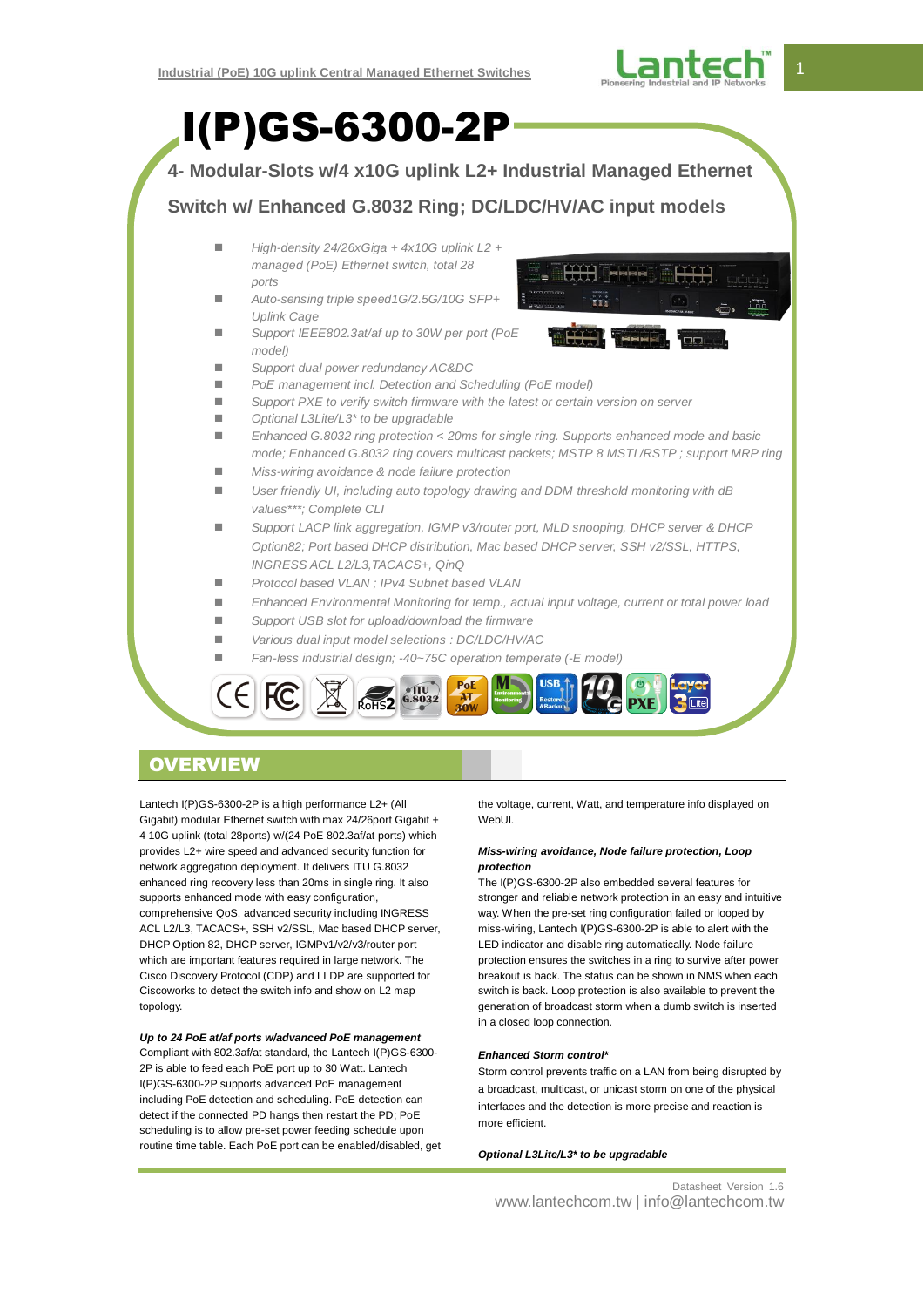Lantech OS3 is optional upgradable to L3 Lite for future expansion. The optional L3Lite includes editable routing table, VRRP, Router-on-a-stick, Inter- VLAN routing.

## *Support PXE to verify switch firmware with the latest or certain version*

The switch can check its firmware version during booting time via PXE protocol. If switch finds any newer version, it will upload automatically.

#### *QoS by VLAN for legacy device*

QoS by VLAN can allow switch to tag QoS by VLAN regardless the devices acknowledge QoS or not in which greatly enhance the bandwidth management in a network.

#### *QinQ, QoS and GVRP supported*

It supports the QinQ, QoS and GVRP for large VLAN segmentation

## *DHCP option 82 & Port based, Mac based DHCP, Option66, IPv6 DHCP server*

DHCP server can assign dedicated IP address by MAC or by port (Port based for single switch), it also can assign IP address by port for multiple switches with single DHCP option82 server. For the ending device, which need to download file from TFTP server, DHCP Option66 server can offer IP address of TFTP server to DHCP client. Basic IPv6 DHCP service can be supported.

## *User friendly GUI, Auto topology drawing, FX dB value*

The user friendly UI, innovative auto topology drawing and topology demo makes I(P)GS-6300-2P much easier to get hands-on. The I(P)GS-6300-2P supports DMI interface that can correspond with DDM SFPs (Digital diagnostic monitor) to display the five parameters in Lantech's UI, including optical output power, input power, temperature, laser bias current and transceiver supply voltage\*\*\*. The TX power/RX power raw data is automatically converted to dB values for installer, making it easier to calculate the fiber distance. The complete CLI enables professional engineer to configure setting by command line.

## *Enhanced G.8032 ring, 8 MSTI MSTP; MRP ring*

Lantech I(P)GS-6300-2P features enhanced G.8032 ring which can be self-healed in less than 20ms for single ring topology protection covering multicast packets. It also supports various ring topologies that covers enhanced ring and basic ring by easy setup than others. It supports MSTP that allows each spanning tree for each VLAN for redundant links with 8 MSTI.

MRP (Media Redundancy Protocol) can be supported for industrial automation networks. GVRP can be supported for large VLAN segmentation.

## *IGMPv3, GMRP, router port, MLD Snooping, static multicast forwarding and multicast Ring protection*

The unique multicast protection under enhanced G.8032 ring can offer immediate self-recovery instead of waiting for IGMP table timeout. It also supports IGMPv3, GMRP and router port. MLD snooping and static multicast forwarding binding by ports for video surveillance application.

## *Editable configuration file; USB port for upload/download configuration*

The configuration file of Lantech I(P)GS-6300-2P can be exported and edited with word processor for the other switches configuration with ease. The factory reset button can restore the setting back to factory default and built-in watchdog design can automatically reboot the switch when CPU is found dead. I(P)GS-6300-2P also supports dual image firmware function.

The built-in USB slot can upload/download the firmware through USB dongle for switch replacement.

#### *Event log & message; 2 DI + 2DO*

In case of event, the I(P)GS-6300-2P is able to send an email to pre-defined addresses as well as SNMP Traps out immediately. It provides 2DI and 2DO. When disconnection of the specific port was detected; DO will activate the signal LED to alarm. DI can integrate the sensors for events and DO will trigger the alarm while sending alert information to IP network with email and traps.

## *Enhanced environmental monitoring for switch inside information*

The enhanced environmental monitoring can detect switch real overall temperature, (total PoE load), voltage and current where can send the SNMP traps and email alert when abnormal.

## *Dual power DC/LDC/HV/AC inputs and dedicated PoE power source input*

Lantech I(P)GS-6300-2P chassis and modules are designed for easy maintenance and installation; It also supports dual DC/LDC power supplies (DC12~60V/ isolated 36~75VDC), dual HV (isolated 85~264VAC/100~370VDC) or dual AC(85~264VAC) input to increase the network reliability. It has independent PoE power source input by terminal block for connecting DC 48V PoE power source. (IPGS-6300-2P)

#### *Industrial hardened design with high EFT/SURGE and ESD CONTACT protection*

Lantech I(P)GS-6300-2P features high reliability and robustness coping with extensive EMI/RFI phenomenon, environmental vibration and shocks usually found in factory, substation, steel automation, aviation, mining and process control. Featured with relay contact alarm function, the I(P)GS-6300-2P is able to connect with alarm system in case of power failure or port disconnection. The I(P)GS-6300-2P also provides 2000V EFT/SURGE and 6000V ESD CONTACT protection, which can reduce unstable situation caused by power line and Ethernet.

It is the best solution for Automation, transportation, surveillance, Wireless backhaul, Semi-conductor factory applications. The -E model can be used in extreme environments with an operating temperature range of -40°C to 75°C.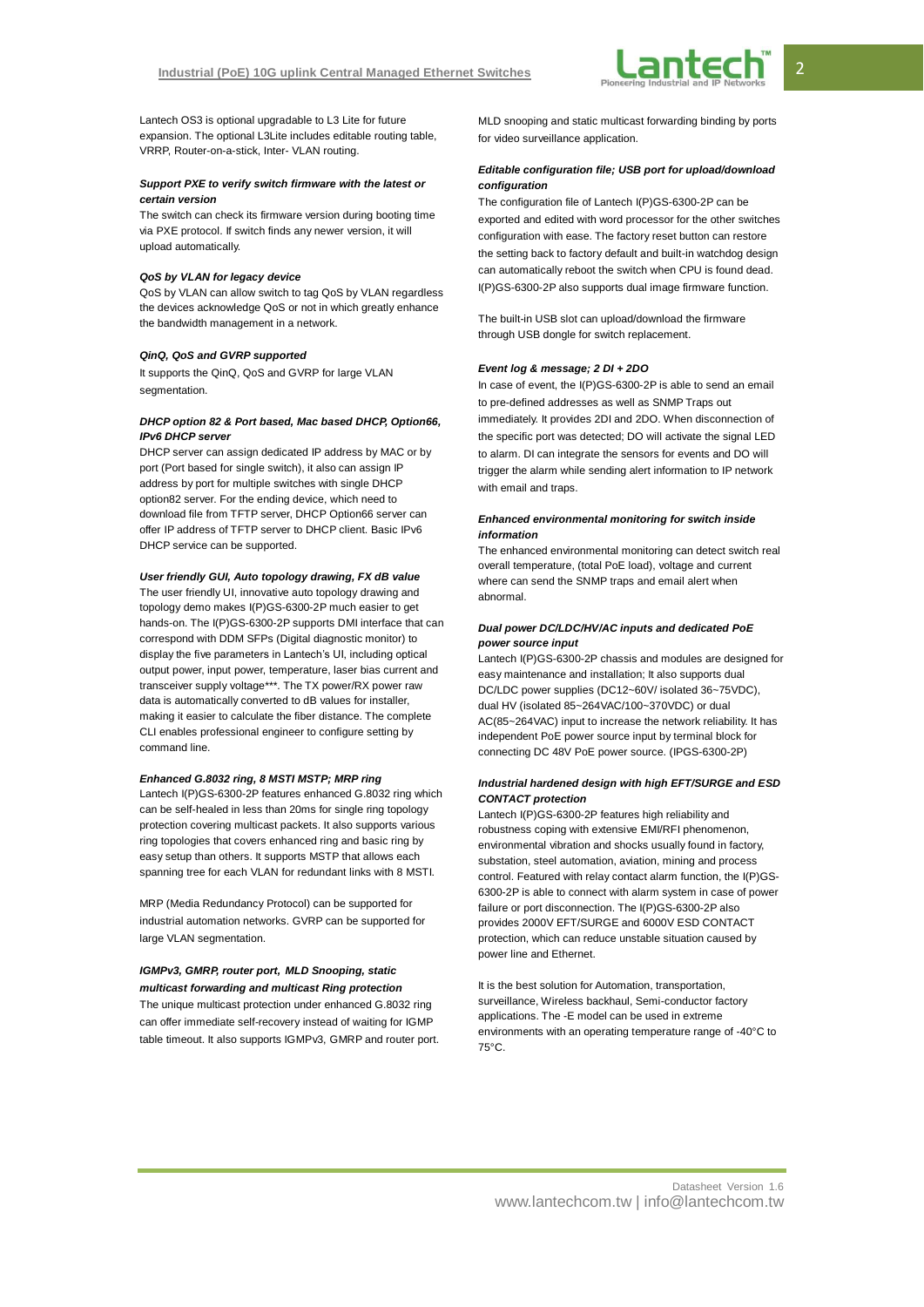

## FEATURES & BENEFITS

### **System Interface/Performance**

- *max 26/24 x Gigabit T + 2/4x1G/2.5G/10G SFP+;*
- *max. 24 x Gigabit T PoE at/af + 4x1G/2.5G/10G SFP SFP+; (IPGS-6300-2P)*
- *24 x 100/1000M Dual Speed SFP + 4x1G/2.5G/10G SFP+;*
- The 4th slot can be 4x10G *SFP+* or 2 100/1G/10G Copper + 2 1G/2.5G/10G *SFP+* module
- *Total 28 ports*
- *16K MAC Address Table*
- *Backplane : 128Gbps*
- *Dual LDC Power Supplies for isolated 1600V DC(36V~75V)*
- *Dual HV Power Conversions for isolated 3000 V (85V~264VAC/100V~370VDC)*
- *Dual DC power supply terminal block for non-isolated power DC(12V~60V)*
- *Dual AC power input (AC85~264VAC)*
- *Terminal block for PoE power source (DC48V) from seperate PoE power supply (IPGS-6300-2P)*
- *Various modules available incl. 100M/1000M SFP ; Gigabit T;PoE at/af Giga T(up to 30W@);*
- *Auto-sensing triple speed 1G/2.5G/10G SFP+ Uplink cage*
- *Fanless design*
- -20°C~60°C / -4°F~140°F (Standard model)
- -40°C~75°C / -40°F~167°F(-E model)
- **Embedded 24 PoE ports IEEE802.3af/at function to feed power up to 30W@ for active mode operation (IPGS-6300-2P)**
- **Dedicate 48V dual input for PoE budget 720W from separate PoE power supply**
- **PoE management including PoE detection and scheduling for PD (power devices)(IPGS-6300-2P**
- **Back-plane (Switching Fabric): 128Gbps**
- **16K MAC address table**
- **DDM to support SFP diagnostic function\*\*\***
	- *Automatically convert the raw data into dB values for TX power/RX power, making it easier to measure the fiber distance*
- **10KB Jumbo frame supported**
- **User friendly UI, auto topology drawing, topology demo, complete CLI for professional setting**
- **Enhanced G.8032 Ring protection in 20ms for single ring**
	- *Support various ring/chain topologies, including enhanced ring and basic ring*
	- *Enhanced G.8032 ring configuration with ease Cover multicast and data packets protection*
- **Supports IEEE 802.1p Class of Service, per port provides 8 priority queues Port base, Tag Base and Type of Service Priority**
- **IEEE 802.1d STP, IEEE 802.1w RSTP,802.1s MSTP VLAN redundancy with 8 MSTI**
- **4K 802.1Q VLAN, Port based VLAN, GVRP**
- Supports IEEE 802.1ab LLDP, Cisco CDP; LLDP info **can be viewed via Web/ Console**
- Support PXE to verify switch firmware with the **latest or certain version**
- **DHCP server / client / DHCP Option 82 relay / DHCP Option 82 server; Port based DHCP server; DHCP Option 66**
- **Mac based DHCP server to assign IP address that includes dumb switches in DHCP network**
- **Bandwidth Control**
	- *Ingress packet filter and egress rate limit*
		- *Broadcast/multicast packet filter control*
- **Relay alarm output system events**
- **Miss-wiring avoidance**
- *LED indicator*
- **Node failure protection** 
	- *Ensure the switches in a ring to survive after power breakout is back*
	- *The status can be shown in NMS when each switch is back*
- **System Event Log, SMTP Email alert and SNMP Trap for alarm support; 32 RMON counters**
- **Security** 
	- *SSL/SSH v2/INGRESS ACL L2/L3*
	- *MAC Address Table: MAC address*
	- *entries/Filter/static MAC-Port binding*
	- *Remote Admin: IP address security management to prevent unauthorized intruder.*
	- *TACACS+*
	- *Login Security: IEEE802.1X/RADIUS*
	- *HTTPS for secure access to the web interface*
- **Static multicast forwarding forward reversed IGMP flow with multicast packets binding with ports for IP surveillance application**
- **IGMP router port for Multicast protection**
- **IGMPv1,v2,v3 with Query mode for multimedia; GMRP**
- **Dual image firmware support**
- **MLD Snooping for IPv6 Multicast stream**
- **Factory reset button to restore setting to factory default**
- **Watchdog design to auto reboot switch when CPU is found dead**
- **Enhanced environmental monitoring for system actual input voltage, current, ambient temperature and total power load**
- **Supports DIDO (Digital Input/Digital Output)**
- **Provides EFT/SURGE protection 2000 VDC for power line.**
- **Diagnostic including Ping / ARP table / DDM information**
- Support PXE to verify switch firmware with the **latest or certain version**
- **Optional L3Lite/L3\* to be upgradable**
- **Supports 6000 VDC Ethernet ESD CONTACT**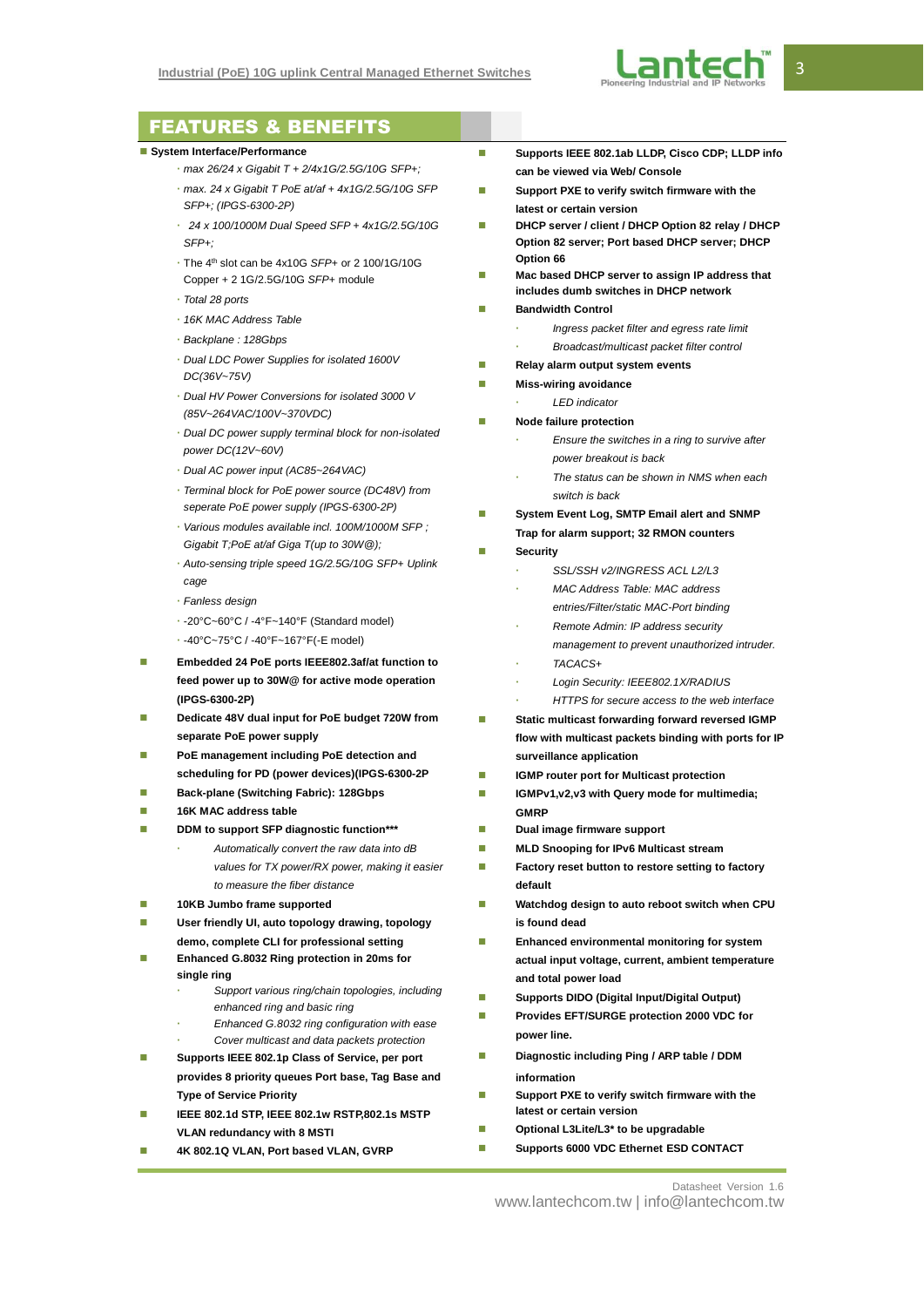

## **protection**

- **Configuration backup and restoration** 
	- *Supports text configuration file for system quick installation*
- *USB slot to upload/download firmware by USB*

## *dongle*

- **TETP/HTTP firmware upgrade**
- **IP30 metal housing with rack-mount design**

# DIMENSIONS (unit=mm)



# **SPECIFICATION**

|                       | <b>Hardware Specification</b>                  |                      | IEEE 802.1x User Authentication (Radius)      |
|-----------------------|------------------------------------------------|----------------------|-----------------------------------------------|
| <b>IEEE Standards</b> | IEEE 802.3 10Base-T Ethernet                   |                      | IEEE 802.3at/af PoE (IPGS-6300-2P)            |
|                       | IEEE 802.3u 100Base-TX Ethernet                | <b>Switch</b>        | Back-plane (Switching Fabric): 128Gbps        |
|                       | IEEE 802.3ab 1000Base-T Ethernet               | Architecture         |                                               |
|                       | IEEE 802.3z Gigabit Fiber                      | Mac Address          | 16K MAC address table                         |
|                       | IEEE 802.3ae 10G Ethernet over Fiber           | Jumbo frame          | 10KB                                          |
|                       | IEEE 802.3an 10G Copper                        | <b>Connectors</b>    | Max. 24 10/100/1000T RJ-45 with auto MDI/MDI- |
|                       | IEEE 802.3x Flow Control Capability            |                      | X function                                    |
|                       | ANSI/IEEE 802.3 Auto-negotiation               |                      | Max 2 10G copper RJ45                         |
|                       | IEEE 802.1Q VLAN                               |                      | Max 24 100M Mini-GBIC: SFP sockets            |
|                       | IEEE 802.1p Class of Service                   |                      | Max 28 1000M Mini-GBIC: SFP sockets           |
|                       | <b>IEEE 802.1X Access Control</b>              |                      | Max 4 10G Mini-GBIC: SFP + sockets            |
|                       | IEEE 802.1D Spanning Tree                      |                      | RS-232 console: Female DB-9                   |
|                       | IEEE 802.1w Rapid Spanning Tree                |                      | USB slot for upload/download config file      |
|                       | <b>IEEE 802.1s Multiple Spanning Tree</b>      |                      | DIDO: 1x6pin terminal block                   |
|                       | IEEE 802.3ad Link Aggregation Control Protocol | <b>Network Cable</b> | 100Base-TX: 2-pair UTP/STP Cat. 5/ 5E/ 6      |
|                       | (LACP)                                         |                      | cable; EIA/TIA-568 100-ohm (100m)             |
|                       | IEEE 802.1AB Link Layer Discovery Protocol     |                      | 1000Base-T: 4-pair UTP/STP Cat5E/6 cable;     |
|                       | (LLDP)                                         |                      | 10GBaseT:4-pair STP Cat6/6A/7 cable           |

Datasheet Version 1.6

www.lantechcom.tw | info@lantechcom.tw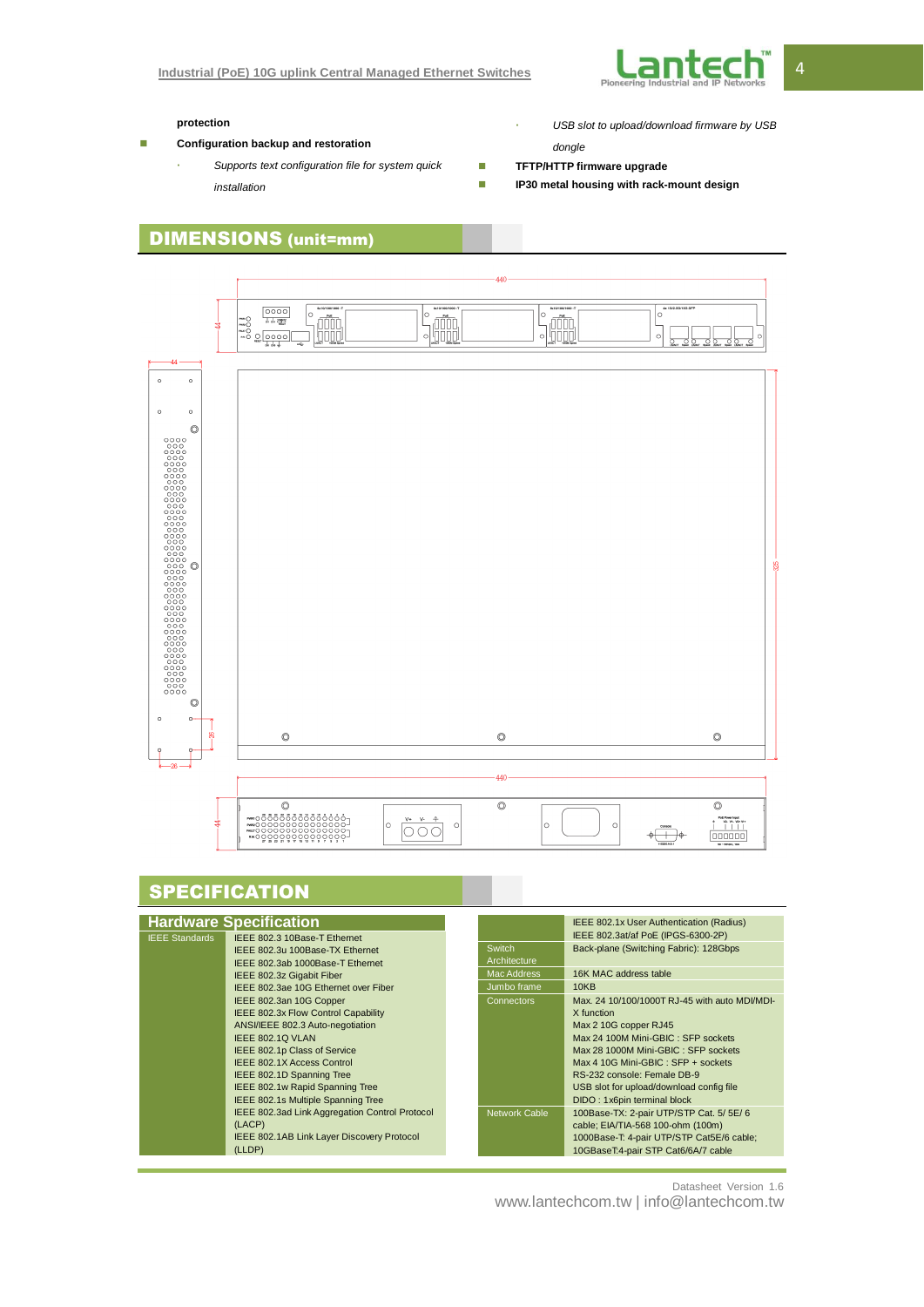## **Industrial (PoE) 10G uplink Central Managed Ethernet Switches**



| <b>Optical Cable</b>         | 1Gbps:                                                                             | <b>Stability Testing</b> | IEC60068-2-32 (Free fall),                                                                   |
|------------------------------|------------------------------------------------------------------------------------|--------------------------|----------------------------------------------------------------------------------------------|
|                              | Multi mode: 0 to 550 m, 850 nm (50/125 µm); 0                                      |                          | IEC60068-2-27 (Shock),                                                                       |
|                              | to 2 km, 1310 nm (50/125 µm)                                                       |                          | IEC60068-2-6 (Vibration)                                                                     |
|                              | Single mode: 0 to 10 km/ 30 km/ 40 km, 1310                                        | <b>MTBF</b>              | 830589 hours (standards IEC 62380)                                                           |
|                              | nm (9/125 µm); 0 to 50 km/ 60 km/ 80 km/ 120                                       | Warranty                 | 5 years                                                                                      |
|                              | km, 1550 nm (9/125 µm)                                                             |                          | <b>Software Specification</b>                                                                |
|                              | 2.5Gbps                                                                            | Management               | SNMP v1 v2c, v3/ Web/Telnet/CLI                                                              |
|                              | Multi mode: 0 to 300 m, 850 nm (50/125 µm);                                        | <b>SNMP MIB</b>          | RFC 1213 MIBII                                                                               |
|                              | Single mode: 0 to 2 km/ 15 km/ 40 km, 1310 nm                                      |                          | <b>RFC 1158 MIB</b>                                                                          |
|                              | (9/125 µm); 0 to 40 km/ 80 km/ 100km, 1550 nm                                      |                          | RFC 1157 SNMP MIB                                                                            |
|                              | $(9/125 \mu m)$                                                                    |                          | RFC 1493 Bridge MIB*                                                                         |
|                              |                                                                                    |                          | <b>RFC 1573 IF MIB</b>                                                                       |
|                              | <b>WDM 1Gbps:</b>                                                                  |                          | RFC 2674 Q-Bridge MIB*                                                                       |
|                              | Single mode: 0 to 10 km/ 20 km/ 40 km/ 60 km,                                      |                          | RFC 2819 RMON MIB                                                                            |
|                              | 1310 nm (9/125 µm); 0 to 80 km, 1490 nm                                            |                          | <b>Private MIB</b>                                                                           |
|                              | (9/125 µm); 0 to 10 km/ 20 km/ 40 km/ 60 km/ 80                                    | <b>ITU G.8032</b>        |                                                                                              |
|                              | km, 1550 nm (9/125 µm)                                                             |                          | Support ITU G.8032 v2/2012 for Ring protection                                               |
|                              | WDM 2.5Gbps                                                                        |                          | in less than 20ms for self-heal recovery (single                                             |
|                              | Single mode: 0 to 5 km/ 20 km/ 40 km/ 60 km,                                       |                          | ring enhanced mode)                                                                          |
|                              | 1310/1550nm (9/125 µm); 0 to 80 km,                                                |                          | Support various ring/chain topologies                                                        |
|                              | 1490/1550 nm (9/125 µm)                                                            |                          | Includes basic ring and enhanced ring                                                        |
|                              | 10Gbps                                                                             |                          | Enhanced G.8032 ring configuration with ease                                                 |
|                              | Multi mode: 0 to 300 m, 850 nm (OM3 50/125                                         |                          |                                                                                              |
|                              | µm);                                                                               | PoE                      | Cover multicast & data packets protection<br>PoE Detection to check if PD hangs then restart |
|                              | Single mode: 0 to 10 km/ 20 km, 1310 nm (9/125)                                    | Management               | the PD (IPGS-6300-2P)                                                                        |
|                              | um); 0 to 40 km/80km/100 km, 1550 nm (9/125                                        | Per Port PoE             | On/ Off, voltage, current, watts, temperature                                                |
|                              | µm)                                                                                | <b>Status</b>            | (IPGS-6300-2P)                                                                               |
|                              | <b>WDM 10Gbps</b>                                                                  | <b>User friendly UI</b>  | Ξ<br>Auto topology drawing                                                                   |
|                              |                                                                                    |                          | п<br>Topology demo                                                                           |
|                              | Single mode: 0 to 10 km/ 20 km/ 40 km/ 60 km,                                      |                          | п<br>DDM threshold monitoring with dB                                                        |
|                              | 1270/1330 nm (9/125 µm); 0 to 80km, 1490/1550                                      |                          | values***                                                                                    |
|                              | nm (9/125 µm)                                                                      |                          | Complete CLI for professional setting<br>Ξ                                                   |
| LED                          | Per unit: Power 1 (Green), Power 2 (Green),                                        | Port Trunk with          | LACP Port Trunk: 8 Trunk groups                                                              |
|                              | FAULT (Red); RM(Green)                                                             | LACP                     |                                                                                              |
|                              | Ethernet port: Link/Activity (Green), Speed                                        | <b>LLDP</b>              | Supports LLDP to allow switch to advise its                                                  |
|                              | (Green);                                                                           |                          | identification and capability on the LAN                                                     |
|                              | PoE**: Link/Act (Green); Mini-GBIC:                                                | <b>CDP</b>               | Cisco Discovery Protocol for topology mapping                                                |
|                              | Link/Activity (Green)                                                              | Enhanced                 | System status for actual input voltage, current,                                             |
| DI/DO                        | 2 Digital Input (DI) :                                                             | Environmental            | total power load and ambient temperature to be                                               |
|                              | Level 0: -30~2V / Level 1: 10~30V                                                  | Monitoring               | shown in GUI and sent alerting if any abnormal                                               |
|                              | Max. input current:8mA                                                             |                          | status                                                                                       |
|                              | 2 Digital Output(DO): Open collector to 40 VDC,                                    | <b>VLAN</b>              | Port Based VLAN                                                                              |
|                              | 200mA                                                                              |                          | IEEE 802.1Q Tag VLAN (256 entries)/ VLAN ID                                                  |
| Operating                    | 5% ~ 95% (Non-condensing)                                                          |                          | (Up to 4K, VLAN ID can be assigned from 1 to                                                 |
| <b>Humidity</b><br>Operating | $-20^{\circ}$ C $-60^{\circ}$ C / $-4^{\circ}$ F $-140^{\circ}$ F (Standard model) |                          | 4096.)                                                                                       |
| Temperature                  | -40°C~75°C / -40°F~167°F (-E model)                                                |                          | GVRP, Protocol based VLAN; Subnet based<br><b>VLAN</b>                                       |
| Storage                      | -40°C~85°C / -40°F~185°F                                                           | <b>Spanning Tree</b>     | Supports IEEE802.1d Spanning Tree and                                                        |
| Temperature                  |                                                                                    |                          | IEEE802.1w Rapid Spanning Tree, IEEE802.1s                                                   |
| <b>Power Supply</b>          | One+ one** VAC/VDC input isolated 3000V                                            |                          | Multiple Spanning Tree 8 MSTI                                                                |
|                              |                                                                                    | Quality of               | The quality of service determined by port, Tag                                               |
|                              | 85V~264VAC/100~370VDC (HV model)                                                   | Service                  | and IPv4 Type of service, IPv4 Differentiated                                                |
|                              | One + one** VDC isolated 1600V 36~75VDC                                            |                          | Services Code Points - DSCP                                                                  |
|                              | (LDC model)                                                                        | Class of Service         | Support IEEE802.1p class of service, per port                                                |
|                              | Dual input for 12V~60VDC (DC model)                                                |                          | provides 8 priority queues                                                                   |
|                              | One + one** AC input AC85~264VAC (AC                                               | Remote Admin             | Supports 10 IP addresses that have permission                                                |
|                              | model)                                                                             |                          | to access the switch management and to prevent                                               |
|                              |                                                                                    |                          | unauthorized intruder                                                                        |
|                              | PoE power dual input for 48VDC (IPGS-6300-<br>2P)                                  | <b>Login Security</b>    | Supports IEEE802.1X Authentication/RADIUS                                                    |
| PoE Budget                   |                                                                                    | Port Mirror              | Support 3 mirroring types: "RX, TX and Both                                                  |
|                              | 720W (from separate PoE power supply)                                              |                          | packet"                                                                                      |
|                              | (54V input is recommended for PTZ or heater                                        |                          |                                                                                              |
|                              | applications                                                                       | <b>Network</b>           | Support 10 IP addresses that have permission to                                              |
| PoE pin                      | RJ-45 port #1~#24 support IEEE 802.3at/af                                          | Security                 | access the switch management and to prevent                                                  |
| assignment                   | End-point, Alternative A mode.(IPGS-6300-2P &                                      |                          | unauthorized intruder.                                                                       |
|                              | PoE modules)                                                                       |                          | 802.1X access control for port based and MAC                                                 |
|                              | Positive (VCC+): RJ-45 pin 1,2.                                                    |                          | based authentication/static MAC-Port binding                                                 |
|                              |                                                                                    |                          |                                                                                              |
|                              | Negative (VCC-): RJ-45 pin 3,6.                                                    |                          | Ingress ACL L2/L3                                                                            |
| Power                        | 30W                                                                                |                          | SSL/ SSH v2 for Management                                                                   |
| Consumption                  |                                                                                    |                          | HTTPS for secure access to the web interface                                                 |
| Case Dimension               | Metal case. IP-30                                                                  |                          | <b>TACACS+</b> for Authentication                                                            |
|                              | 440mm(W)x325mm(D)x44mm(H)                                                          | <b>IGMP</b>              | Support IGMP snooping v1, v2, v3; Supports                                                   |
| Weight                       | $2.9$ kgs                                                                          |                          | IGMP static route; 1024 multicast groups; IGMP                                               |
| Installation                 | <b>Rackmount Design</b>                                                            |                          | router port; IGMP query; GMRP                                                                |
| EMI & EMS                    | FCC Class A,                                                                       |                          |                                                                                              |
|                              | CE EN55032 Class A, CE EN55024,                                                    | <b>MLD Snooping</b>      | Support IPv6 Multicast stream                                                                |
|                              | CE EN61000-4-2, CE EN61000-4-3,                                                    | <b>Static multicast</b>  | Static multicast forwarding forward reversed                                                 |
|                              | CE EN61000-4-4, CE EN61000-4-5 ED3,<br>CE EN61000-4-6, CE N61000-4-8,              | forwarding               | IGMP flow with multicast packets binding with                                                |
|                              | EN61000-4-11, EN 50121-4, EN 50121-5                                               |                          | ports for IP surveillance application                                                        |
|                              |                                                                                    |                          |                                                                                              |

.1X Authentication/RADIUS g types: "RX, TX and Both resses that have permission to management and to prevent der. atrol for port based and MAC on/static MAC-Port binding **Sanagement** access to the web interface entication oping v1,v2,v3; Supports 1024 multicast groups; IGMP query; GMRP cast stream warding forward reversed Iticast packets binding with ance application

Datasheet Version 1.6

www.lantechcom.tw | info@lantechcom.tw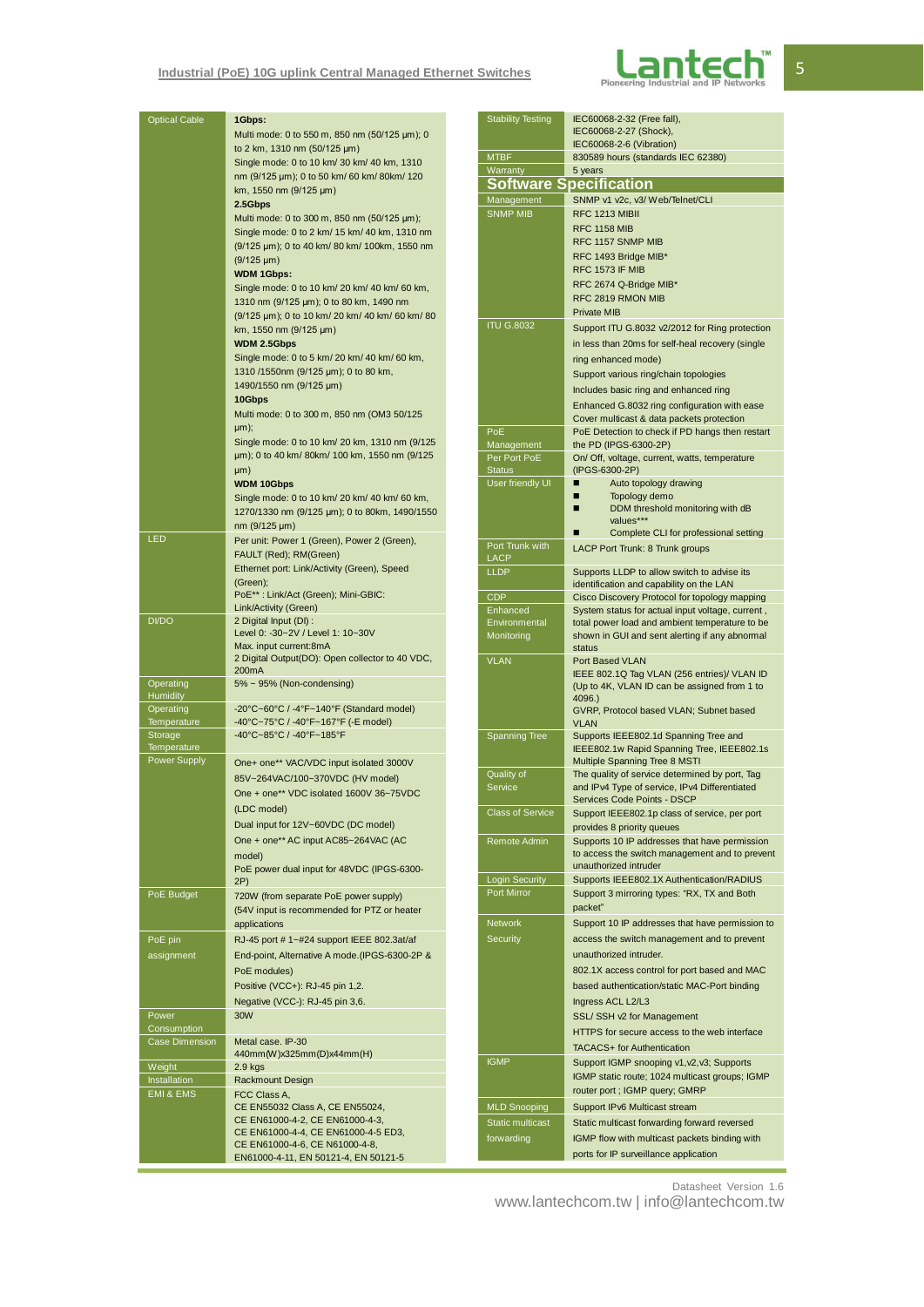

| <b>Bandwidth</b><br>Control | Support ingress packet filter and egress packet<br>limit<br>The egress rate control supports all of packet<br>type.<br>Ingress filter packet type combination rules are<br>Broadcast/Multicast/Flooded Unicast packet,<br>Broadcast/Multicast packet, Broadcast packet<br>only and all types of packet.<br>The packet filter rate can be set an accurate<br>value through the pull-down menu for the ingress<br>packet filter and the egress packet limit. |
|-----------------------------|------------------------------------------------------------------------------------------------------------------------------------------------------------------------------------------------------------------------------------------------------------------------------------------------------------------------------------------------------------------------------------------------------------------------------------------------------------|
| <b>Flow Control</b>         | Supports Flow Control for Full-duplex and Back<br>Pressure for Half-duplex                                                                                                                                                                                                                                                                                                                                                                                 |
| System Log                  | Supports System log record and remote system<br>log server                                                                                                                                                                                                                                                                                                                                                                                                 |
| <b>SMTP</b>                 | Supports SMTP Server and 8 e-mail accounts for<br>receiving event alert                                                                                                                                                                                                                                                                                                                                                                                    |
| <b>Relay Alam</b>           | Provides one relay output for port breakdown,<br>power fail and alarm.<br>Alarm Relay current carry ability: 1A @ DC24V                                                                                                                                                                                                                                                                                                                                    |
| Protection                  | Miss-wiring avoidance<br>Node failure protection<br>Loop protection                                                                                                                                                                                                                                                                                                                                                                                        |
| <b>SNMP Trap</b>            | Up to 10 trap stations; trap types including:<br>Device cold start<br>Authorization failure<br>Port link up/link down<br>DI/DO open/close<br>Typology change(ITU ring)<br>Power failure                                                                                                                                                                                                                                                                    |

|                                         | Environmental abnormal                                                                                                                                                                                           |
|-----------------------------------------|------------------------------------------------------------------------------------------------------------------------------------------------------------------------------------------------------------------|
| <b>PXE</b>                              | PXE to verify switch firmware with the latest or<br>certain version                                                                                                                                              |
| <b>DHCP</b>                             | Provide DHCP Client/ DHCP Server/DHCP<br>Option 82 (Client & Server)/Port based DHCP;<br>DHCP Option 66: basic IPv6 DHCP server                                                                                  |
| Mac based<br><b>DHCP Server</b>         | Assign IP address by Mac that can include dumb<br>switch in DHCP network                                                                                                                                         |
| Optional<br>L3Lite/L3*                  | Lantech OS3 is optional upgradable to L3<br>Lite/L3* for future expansion. The optional L3Lite<br>includes editable routing table, VRRP, Router-on-<br>a-stick, Inter- VLAN routing.                             |
| <b>DNS</b>                              | Provide DNS client feature and support Primary<br>and Secondary DNS server.                                                                                                                                      |
| <b>SNTP</b>                             | Supports SNTP to synchronize system clock in<br>Internet                                                                                                                                                         |
| Firmware<br>Update                      | Supports TFTP firmware update, TFTP backup<br>and restore; HTTP firmware upgrade                                                                                                                                 |
| Configuration<br>upload and<br>download | Supports text configuration file for system quick<br>installation; Support factory reset button to<br>restore all settings back to factory default; USB<br>for mass backup, editing configuration and<br>upgrade |
| Diagnostic                              | Support Ping, ARP table and DDM information                                                                                                                                                                      |
| Dual Image<br>Firmware                  | Support dual image firmware function                                                                                                                                                                             |
|                                         |                                                                                                                                                                                                                  |

\*Future release \*\*Optional \*\*\*Optional DDM SFP required

# ORDERING INFORMATION

| П  |                                                                                                                         |  |
|----|-------------------------------------------------------------------------------------------------------------------------|--|
|    | 4 Modular Slots L2 plus Industrial 10G Uplink Ethernet Switch Chassis; Built-in 1x isolated AC/DC 85~264VAC/100V~370VDC |  |
|    | power conversion + 1x additional power socket; -20°C to 60°C                                                            |  |
| П  |                                                                                                                         |  |
|    | 4 Modular Slots L2 plus Industrial 10G Ethernet Switch Chassis                                                          |  |
|    | Built-in 1x isolated AC/DC 85~264VAC/100V~370VDC power conversion + 1x additional power socket; -40°C to 75°C           |  |
| п  |                                                                                                                         |  |
|    | 4 Modular Slots L2 plus Industrial 10G Ethernet Switch Chassis                                                          |  |
|    | Built-in x1 isolated DC 36~75VDC power supply + 1x additional power socket; -20°C to 60°C                               |  |
| П  |                                                                                                                         |  |
|    | 4 Modular Slots L2 plus Industrial 10G Ethernet Switch Chassis                                                          |  |
|    | Built-in x1 isolated DC 36~75VDC power supply + 1x additional power socket; -40°C to 75°C                               |  |
| п  |                                                                                                                         |  |
|    | 4 Modular Slots L2 plus 10G Industrial Ethernet Switch Chassis                                                          |  |
|    | Built-in 1x AC85~264VAC IEC320 power conversion + 1x additional power socket; -20°C to 60°C                             |  |
| T. |                                                                                                                         |  |
|    | 4 Modular Slots L2 plus 10G Industrial Ethernet Switch Chassis                                                          |  |
|    | Built-in 1x AC85~264VAC IEC320 power conversion + 1x additional power socket; -40°C to 75°C                             |  |
| m. |                                                                                                                         |  |
|    | 4 Modular Slots L2 plus 10G Industrial Ethernet Switch Chassis                                                          |  |
|    | Built-in 1x DC 12~60VDC power supply + 1x additional power socket; -20°C to 60°C                                        |  |
| m. |                                                                                                                         |  |
|    | 4 Modular Slots L2 plus 10G Industrial Ethernet Switch Chassis                                                          |  |
|    | Built-in 1x DC 12~60VDC power supply + 1x additional power socket; -40°C to 75°C                                        |  |
| m. |                                                                                                                         |  |
|    | 4 Modular Slots L2 plus 10G Industrial PoE Ethernet Switch Chassis                                                      |  |
|    | Built-in 1x isolated AC/DC 85~264VAC/100V~370VDC power conversion + 1x additional power socket + 1x 48VDC PoE           |  |
|    | power input; -20°C to 60°C                                                                                              |  |
| п  |                                                                                                                         |  |
|    | 4 Modular Slots L2 plus 10G Industrial PoE Ethernet Switch Chassis                                                      |  |

Datasheet Version 1.6 www.lantechcom.tw | info@lantechcom.tw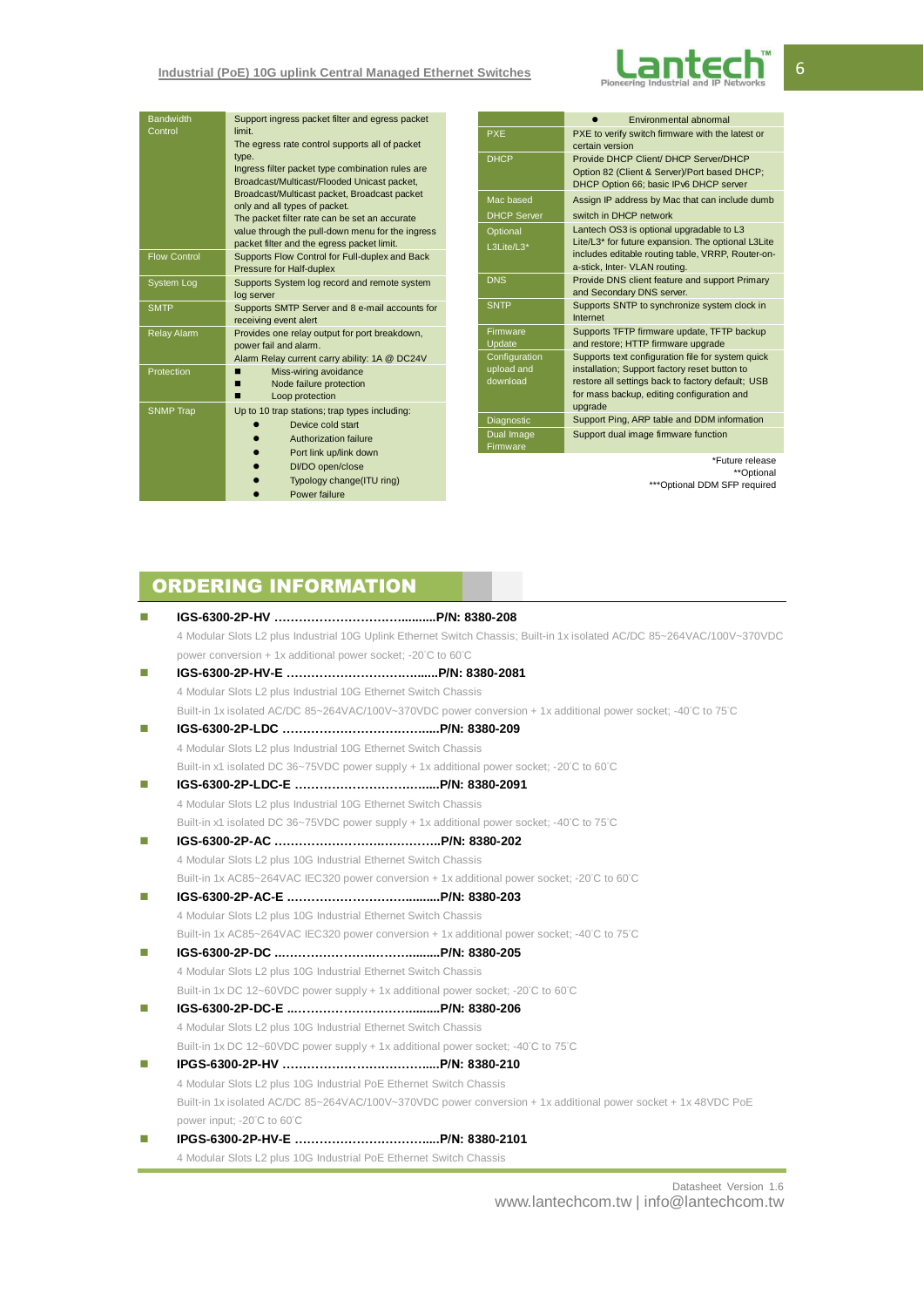## **Industrial (PoE) 10G uplink Central Managed Ethernet Switches**



Built-in 1x isolated AC/DC 85~264VAC/100V~370VDC power conversion + 1x additional power socket + 1x 48VDC PoE power input; -40°C to 75°C

- **IPGS-6300-2P-LDC ……..……………..…….......P/N: 8380-211** 4 Modular Slots L2 plus Industrial PoE Ethernet Switch Chassis Built-in 1x isolated DC 36~85VDC power supply + 1x additional power socket + 1x 48VDC PoE power input; -20°C to 60°C
- **IPGS-6300-2P-LDC-E ……..……………..….......P/N: 8380-2111** 4 Modular Slots L2 plus Industrial PoE Ethernet Switch Chassis Built-in 1x isolated DC 36~85VDC power supply + 1x additional power socket + 1x 48VDC PoE power input; -40°C to 75°C
- **IPGS-6300-2P-AC…………………………...........P/N: 8380-204** 4 Modular Slots L2 plus 10G Industrial Ethernet Switch Chassis Built-in 1x AC85~264VAC IEC320 power conversion + 1x additional power socket + 1x 48VDC PoE power input; -20°C to 60°C
- **IPGS-6300-2P-AC-E ……………………….........P/N: 8380-2041** 4 Modular Slots L2 plus 10G Industrial Ethernet Switch Chassis Built-in 1x AC85~264VAC IEC320 power conversion + 1x additional power socket + 1x 48VDC PoE power input; -40°C to 75°C
- **IPGS-6300-2P-DC ………………….....…..…......P/N: 8380-207** 4 Modular Slots L2 plus 10G Industrial Ethernet Switch Chassis Built-in 1x DC 12~60VDC power supply + 1x additional power socket + 1x 48VDC PoE power input; -20°C to 60°C
- **IPGS-6300-2P-DC-E ………………….....….…....P/N: 8380-2071** 4 Modular Slots L2 plus 10G Industrial Ethernet Switch Chassis Built-in 1x DC 12~60VDC power supply + 1x additional power socket + 1x 48VDC PoE power input; -40°C to 75°C

**Modules for Slot 1-3** Note: the modules will be factory pre-installed.

- **8x GIGA T Module……………..………...............P/N: 8380-123** 8x 10/100/1000T Module; -40°C to 75°C
- **8x GIGA T-PoE at/af Module………………...….P/N: 8380-124** 8x 10/100/1000T PoE at/af Module; -40°C to 75°C
- **8x SFP Module……..………………….……....….P/N: 8380-125** 8x Dual Speed SFP module for 100M SFP or Gigabit SFP; -40°C to 75°C

**Modules for Slot 4** Note: the modules will be factory pre-installed.

- **4x 10G SFP+ Module……………………...............P/N: 8380-126** 4x 1G/2.5G/10G SFP+ Module for slot 4 ; -40°C to 75°C
- **2 100M/1G/10G Copper + 2 100M/1G/2.5G/10G SFP+ Module.......P/N: 8380-127** 2x 100M/1G/10G Copper + 2 100M/1G/2.5G/10G SFP+ Module for slot 4 ; -40°C to 75°C

## OPTIONAL ACCESSORIES

## **Software package**

- **OS3 – L3L…..……………………. P/N: 9000-114**
- OS3 software platform with Layer 3 Lite functions (please check Lantech software data sheet for details)
- **OS3 – L3\*……..…………………… P/N: 9000-116** OS3 software platform with Layer 3 functions (please check Lantech software data sheet for details)

## **Power**

## **EOTH000701**

Isolated Power conversion 85-264VAC, 100-370VDC 1.5A , 47-63HZ



#### **EOTH000702**

Isolated Power conversion 36-75VDC, 2.5A



**EOTH000703**